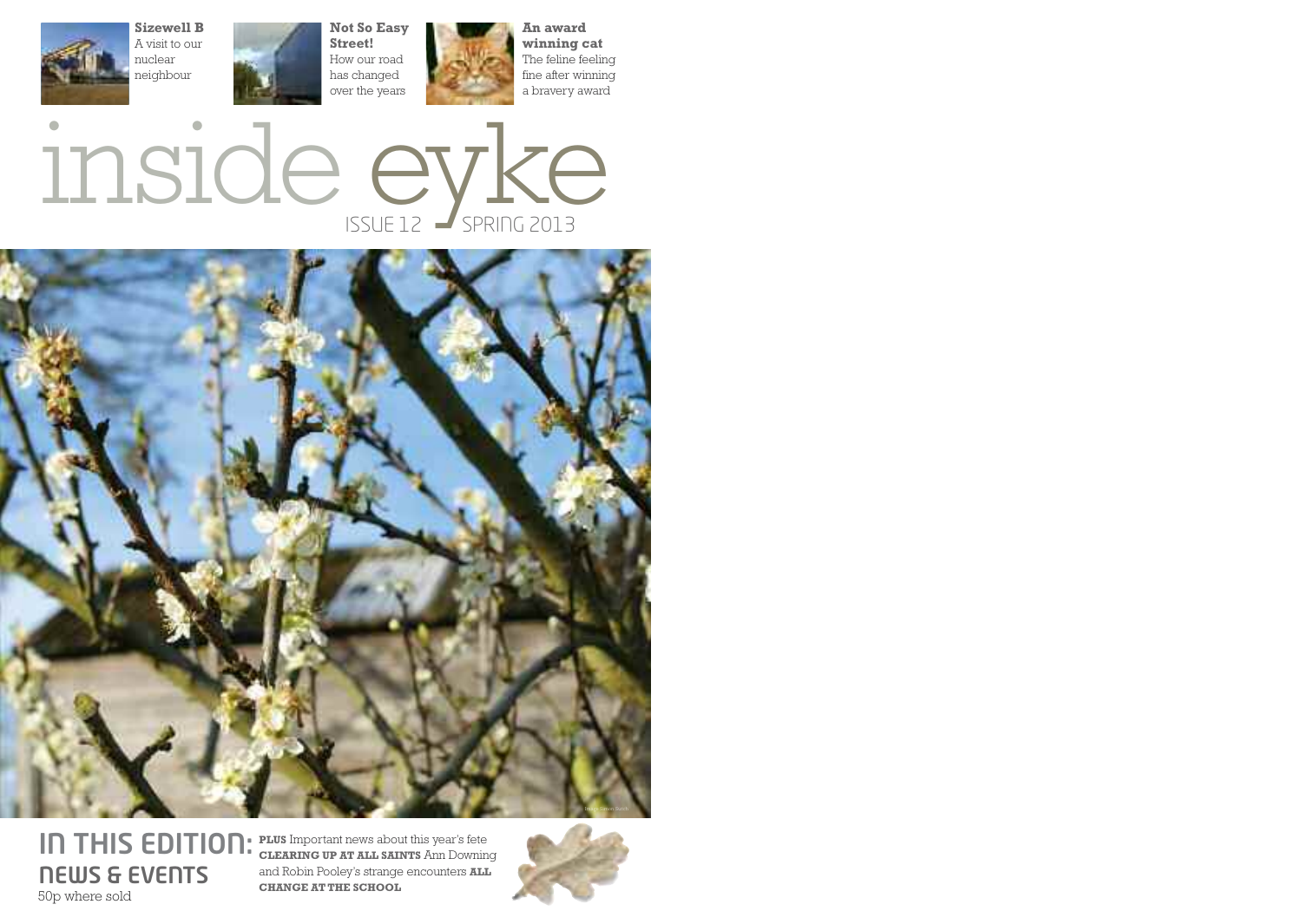

Have your hair done in the comfort of your home

Tel 01394 380 541





计特别 经优先帐户的名词复数标准的复数 网络电气器

Totobriggia: 01124 348 828 winest Early or infalse to have a most

46 High Street, Wickham Market IP13 0QS

# From the EDITOR's shed



Hello all, and welcome to the Spring edition ofthe magazine (though as I write,it certainly doesn't feel much like spring).

Now,this means that summer will soon be upon us once more, and of course thatin turn means the village fete.

The Brigginshaws have already kindly agreed to host the event again, and it will take place on Sunday 21st July. As you are no doubt aware,last summer's fete was Mike Fisher's swansong after many years of shouldering the organisation of the event. Perhaps no one person can replicate what Mike did for so long, but volunteers are needed to undertake any part of the fete's organisation,large or small, and of course to help out on the day, too.

An open meeting will be held atthe pub on Monday 20th May at 7pm to plan for the day. Everyone who usually helps run stalls, along with anyone who would like to be involved in any way, is cordially encouraged to attend. If you would like to help out but can't attend the meeting, you can phone Jackie Pooley in her capacity as Clerk to the Parish Council (01394 461275), or you can email me and I

will make sure your details are passed on.

From the fete to another doughty village institution, the Elephant & Castle, where Ian and Sandra continue to roll out new ideas to an enthusiastic public – including,now, Eyke's legion of discerning international gastronomes. The recent Italian-themed evening was by all accounts a resounding success, and I am assured that more such culinary diversions are in the pipeline, including a French evening on,mais naturellement,Bastille Day.

In this edition we have, amongst other things, a meditation on how things have changed over time inThe Street, a report of a visitto Sizewell – prompting thoughts of how The Street might change even further with the Sizewell C development – a heroic threelegged feline with an Elvis lipcurl, a most unusual lift many decades ago, and a rather too-close brush with a Royal Navy Buccaneer.We also have a fascinating essay by Adam Sutch on the preparations made in

Eyke duringWWII for a possible German invasion, and we introduce our local Police Community Support Officer. I hope you enjoy

this issue of Inside Eyke, and as always, please do send me anything you think might interest,inform or entertain your fellow villagers. With best wishes,

www.eyke.onesuffolk.net

Tim

Volunteersandcontributions to TimMarr3UffordRoad,Eyke t.marr123@gmail.com Next edition March Final date for submissions 1 May 2012 DesignAardvark Multimedia www.virtualaardvark.com Printing Gipping Press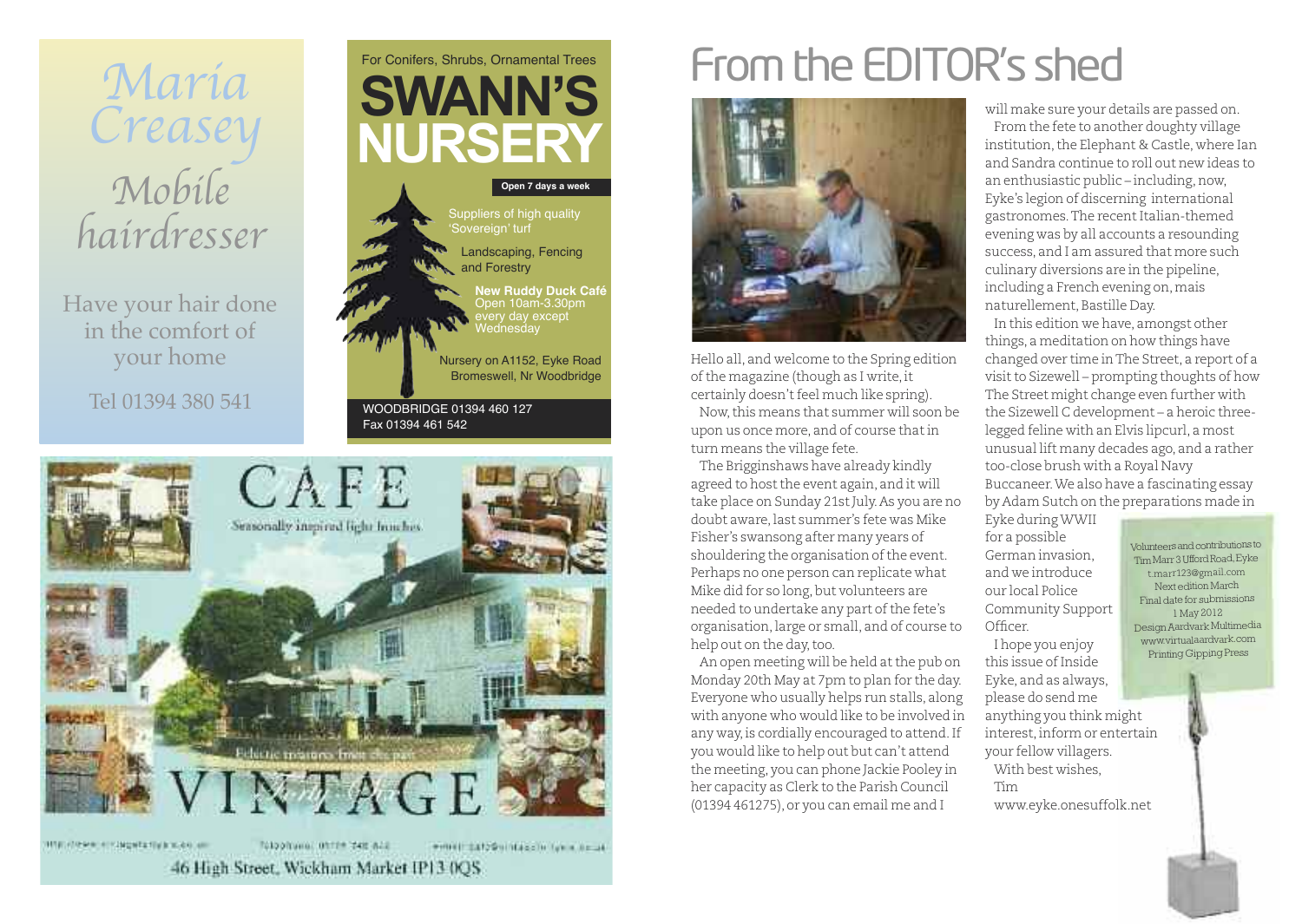# **News from Eyke school is exciting and good! Mrs Kelway**

We had our OfSTED inspection in December and were graded as good for every category. Good teaching and learning, good behaviour and safety, good leadership and management- so we were thrilled and very proud of our children and our community!

We continue to try to solve our swimming pool heater problem in time for April's season start.We have nearly £4000 in the kitty for the heater and we need £7000.If anyone can support us we would be very grateful-however small.

## **Your local PCSO**

#### **Graeme Hawkes**



Hello.My name is Graeme Hawkes and I am a Police Community Support Officer 3099 with theWoodbridge and District Safer NeighbourhoodTeam (SNT) based at Woodbridge Police Station.The parishes that I am responsible for areWoodbridge, Rendlesham, Eyke and Bromeswell although the SNT covers 34 parishes in total which we all contribute to. My role is to work alongside regular Police Officers, Special Constables and stafffrom other agencies to tackle crime and improve people's quality of life. PCSOs concentrate on combating low level crime and anti-social behaviour as well as

We are now looking for a new Headteacher as I am moving schools to start as Headteacher at Capel St Mary Church of England Primary School in September this year. Governors are working very hard to advertise for a new person and this brings exciting new opportunities for the school! FOES continue to organise great events such as another fantastic bingo evening recently. Planning is underway for our own mini agricultural summer fayre- eat your heart out Suffolk Show!

The date for your diaries is Friday the 28th of June at 3.30pm to 5.30pm. There will be a range of stalls and refreshments as well as animals to pet and marvel at and tractors to look at.If you are able to help in any way please let me know!

#### enforcing parking restrictions.

The aim is to spend most of my day where I can be most effective – conducting high visibility patrols out on the streetinteracting with the public.We also spend a lot of our time visiting local schools to give talks on road safety, keeping safe etc., youth clubs, elderly residential homes or any organisations that would like us to talk to them to offer advice.

What kind of policing am I involved with? Here are just some of the issues PCSOs may deal with basis:

- Dealing with truants, graffiti, abandoned vehicles,missing person enquiries
- Helping to support victims
- Assisting with house-to-house enquiries
- Patrolling major public events and ceremonies
- Supporting the police to increase public safety
- Contributing to the regeneration of local communities
- Protecting the public from security threats

Telephone: 01473 613 500 or 101 woodbridge.snt@suffolk.pnn.police.uk

## **Hot Chocolate Pudding Maria Hassan**

A new cycle of menus is ready to start after the Easter holidays, and because I am impatient I have tested one of the new puddings on the children already.The final result was a light chocolate sponge with a delicious hot chocolate sauce underneath."Yummy!" and "please, Miss, can I have some more?" were some of the responses, so given the seal of approval from the children I thought it would be a great recipe to share. Enjoy!

#### **Ingredients**

- 65g self raising flour
- 85g butter or margarine
- 85g caster sugar
- 1tsp baking powder
- 2 eggs
- 20g cocoa powder
- 210ml hot water
- 20g cocoa powder
- 85g brown sugar



#### **Method**

Sponge Cream margarine and sugar till light and fluffy Gradually beat in eggs Fold in the self raising flour and baking powder Pour into a greased deep dish

Hot chocolate sauce

Mix together brown sugar, boiling water and cocoa powder Pour over uncooked sponge mixture Bake in oven (180 degrees C or gas mark 4) for 20-30 minutes or until cooked Serve with ice cream

# **Foot problem?**

Treatment of corns, calluses, nails, verrucas etc Home visits from a foot healthcare professional Registered member of the British Association of Foot Health Professionals **elizabeth Gallina mCFHp mAFHp** 07920 292 377 01394 460 270 josgallina08@aol.com Linden Rise, Eyke Woodbridge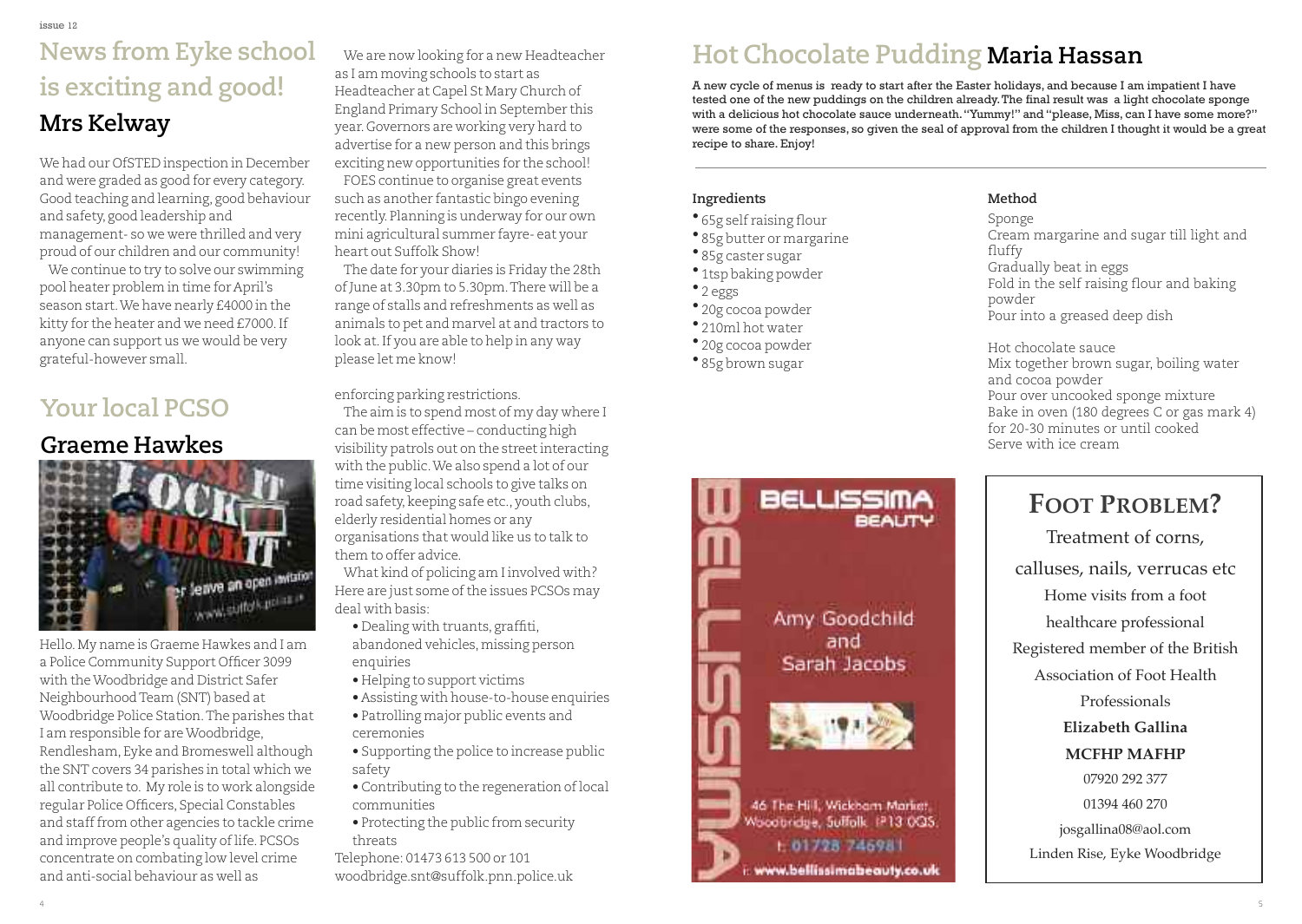## Charlie the cat



If you ever walk along Church Lane you may have seen my cat Charlie hopping along. He's the fluffy ginger cat with only three legs. He was recently a finalist

in the Evening Star Courageous Pet Awards and although he didn't win Ithought you mightlike to know a little more about him. Charlie and I came to live in Eyke six years ago – and at that time he had all four legs. His problems began in 2005 when he was a year old and living with my daughter in Ipswich. He went missing for a week and we believe a car hit him. He eventually managed to drag himself home despite a fractured pelvis, a badly broken back leg, and nerve damage to the other back leg. He had an emergency operation and a pin was putin his broken leg. He needed cage rest for several weeks while his pelvis mended, but a few days before the pin was due to be removed he slipped using his litter tray and the pin came through his leg so he had to be operated on again.

He finally came out of the cage and came to me for one week to convalesce - away from my daughter's other cats. That was over 7 years ago and he's still with me! He grew stronger but the leg that had been broken remained weak and he was on daily pain relief. In 2008 I noticed he was limping more than usual and an x-ray showed he had broken the ball joint off the top of his femur in the same back leg – I can't begin to imagine how he did this. So it meant another operation to remove the broken bone and the vet assured me the ball joint would re-grow. All was well until December 2009 when I

saw that once again he wasn't putting any weight on his leg and he seemed to be in pain, so back we went to the vets. The x-rays

showed he had a severe degenerative bone condition, his joint was misshapen and his leg was not extending properly. The vet said it would be causing him a lot of pain and recommended amputation. Poor Charlie.

The operation took place at the beginning ofJanuary 2010 and I expected him to come home from the vet feeling sorry for himself and wanting lots oflove and cuddles – but not Charlie! As soon as I opened the basket he shot out and tried to get through the cat flap and when he found this locked he tried to run upstairs. But he couldn't get his balance and kept falling over – which was distressing for us both and frightening and painful for him. In the end he had to go back into the dreaded cage for a week to give him a chance to rest and to learn to balance again. It was a difficult time and he had a nasty fall (offthe back ofthe settee) and ended up back at the emergency vet, where TLC was required for both of us...

As if all this was not enough Charlie then had to have some teeth removed – another legacy from his run-in with the car. After this operation he developed an Elvis Presley-type curl to his top lip that still appears when he is stressed or anxious.

All these problems have certainly taken their toll and he's not the most goodtempered cat.In fact at one stage he became so belligerent the vet put him on tablets to help him chill out, so he is definitely more laid back – well, as much as a cat with attitude can be.

Charlie has learned to adjust to life with only three legs. He can't climb over fences any more and he has a chair by each windowsill to enable him to get up and see what's going on outside. He loves the quiet of Church Lane and the freedom of the fields and he lives a veryhappy and contented life. He gets around by hoppy-jumps and still manages to catch mice and shrews, although birds prove too great a challenge (fortunately for them).

So that's my Charlie – one brave little cat, bless him. **❉ Lynne Frederick**



#### **The Street Jackie Pooley**

lthough the parish of Eyke did not exist before the Norman conquest, the village streetis on the straight road Ithough the parish of Eyke did not existency before the Norman conquest, the village street is on the straight road running from Rendlesham, long assumed to be the seat of the Kings of East Anglia, to Sutton Hoo, and thus has probably been a thoroughfare formore than thirteen hundred years.Possibly an important one,too,with its church containing a great Norman crossing dating from 1149, and a supposed fortified place,'TheCastle', standing across the road looking over the valley.

Over hundreds of years houses were built, altered, extended and demolished, and a walk alongThe Street depicts a variety of styles,many of which in years gone by housed businesses and people essential to village life: the miller, cobbler, blacksmith, a couple of general stores, carpenter, wheelwright and undertaker, not to mention the Elephant & Castle, the public house from about 1707, among others.

We can only imagine what traffic passed this way in those long ago days, as people went about their business and leisure in less hectic times than now, along a dusty, unmade street, where there was no need for a pavement. Photographs from the last hundred years or so show children playing in the road, grown-ups chatting casually, ponies and traps waiting patiently for their drivers near the pub. Some activities have not changed: a photograph from 1915 shows cattle being driven alongThe Street and that



continues now, but the operation today is far more hazardous than even 70 or 80 years ago, when cars were few and far between, the impact of 44-tonne lorries lay many years ahead, and children could play safely along its untarred length.

#### We can only imagine what traffic passed this way in those long ago days

It was recently observed that many houses look as ifthey have turned their backs onThe Street, with front doors evidently not used – a defence against the rising tide of traffic. The use of the back door as the main entrance was a common practice in years gone by, and one which many present householders are grateful to maintain!

As we watch with some trepidation the increase in volume and power of the vehicles usingThe Street, we need to remember that this thoroughfare is no longer almost exclusively for those living and working in Eyke and the villages adjacent to it. Looking further afield, we must be aware of the knock-on effects of increased traffic across the county, and in particular that which will be created by the construction of Sizewell C. Whatever its future holds,The Street, Eyke,is full of the echoes of times gone by, and is a seamless connection from us back to those who lived and worked here a thousand years ago and more. **❉**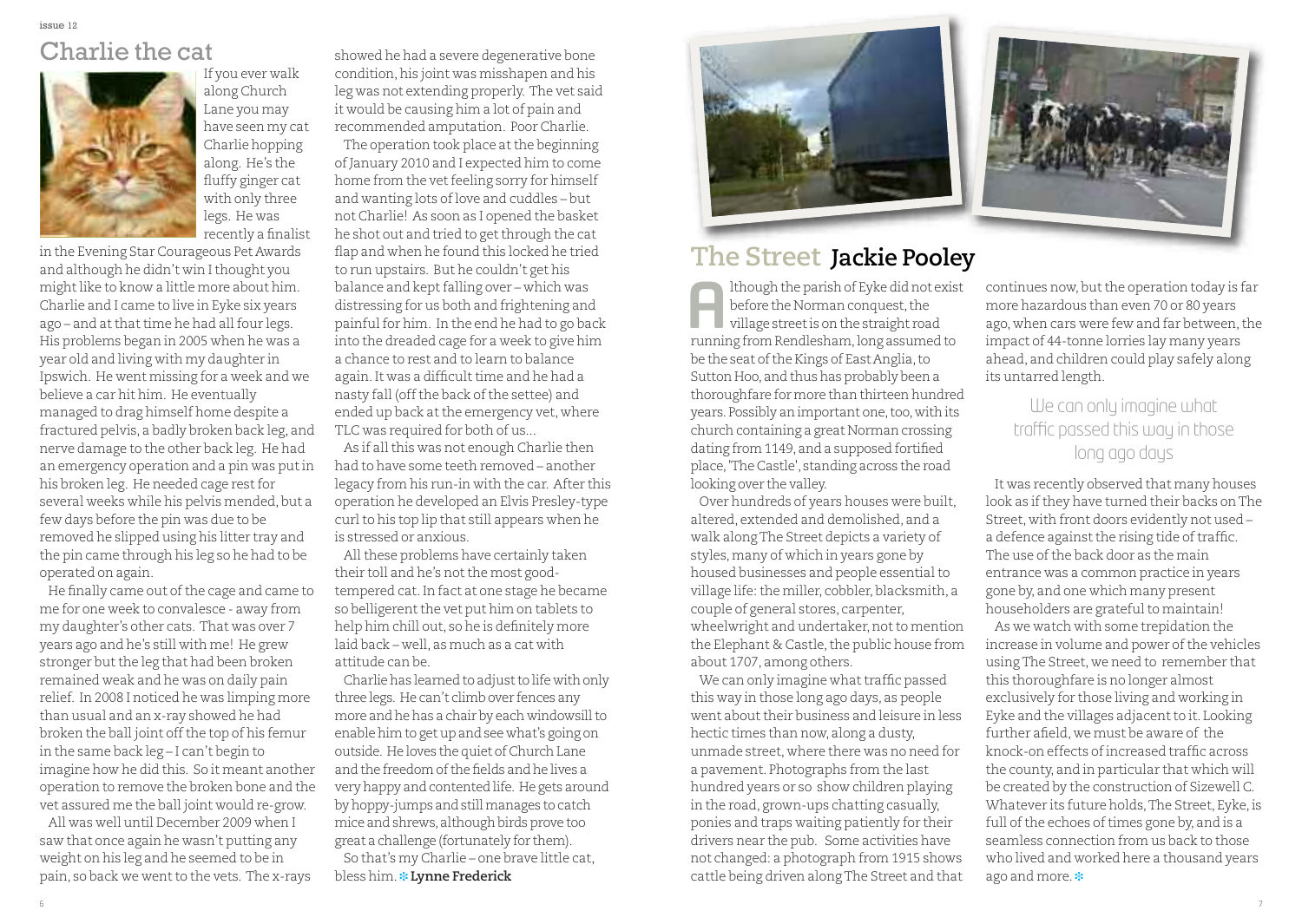

# **SIZEWELL B**

dominates our part of the East Coast, a constant reminder of nuclear power and there white dome of Sizewell B<br>dominates our part of the East Coast,<br>constant reminder of nuclear power-<br>and there are few things more controversial than the use of nuclear energy to generate electricity.With consultation documents for the proposed Sizewell C having been sent to Eyke Parish Council a visit to Sizewell B was arranged, attended by four parish councillors and other interested parties. Luck made sure thatit was a bitterly cold January day with a biting wind blowing off the North Sea.

The nuclear controversy began when plans for Sizewell A were approved and building commenced near the small fishing village of Sizewell in 1961. Sizewell A consisted of two Magnox reactors which were in use until December 1996 when the site was shut down ready for decommissioning. Construction of Sizewell B began in 1988 and generation started in 1995, being fuelled by enriched uranium pellets inside fuel rods.The electricity generated by Sizewell B supplies approximately 2 million homes.There are three types of power stations – coal, oil and nuclear - all producing energy in basically the same way by using fuel to raise steam, to turn a turbine, to generate an electric current. Sizewell B is nuclear and is operated



external power to the site.Organised visits he white dome of Sizewell B and toes! **❉** by the French company EDF Energy, one the three largest energy companies in Europe. EDF Energy own and operate eight nuclear plants in the UK run by two types of nuclear reactors – Advanced Gas-cooled Reactors (AGR) and PressurisedWater Reactors (PWR). Sizewell B is the only PWR in the country, the water being taken directly from the adjacent North Sea.

> The PWR is based on American technology where, within the circuit, nuclear energy heats water to 300C in a steam generator. Steam from the generator goes to the turbines which in turn drive the generator to provide electricity. The tips of the turbine blades travel at almost twice the speed of sound.Inside the reactor atoms are split when a neutron collides with a uranium atom releasing the energy that holds them together.When an atom splits it releases additional neutrons which then split other uranium atoms, creating a chain reaction thatis self-sustaining.

> About every 18 months one-third of the fuel is replaced.To do this the power station is shut down, the reactor vessel head removed and, one at a time, all fuel assemblies are removed from the core and placed in racks in cooling ponds before a mixture of new fuel and partly-used fuel is placed back in the reactor pressure vessel. Spent fuel from Sizewell B is stored on site in special cooling ponds.

From the moment you arrive it is clear that

safety is paramount at Sizewell B.Unlike many competitive industries, nuclear operators globally share their experiences, ensuring that the industry remains as safe as possible. Safety checks on visitors and staff are stringent, making it a little like entering a fortress when entering the site.

Sizewell B operates what they

call'safety redundancy' meaning they have multiple systems to provide safe shutdown and reactor cooling.This includes diesel generators or gas turbines to provide power to essential systems in the event of losing all



are available and I would thoroughly recommend a visit – it certainly is an interesting afternoon – just try to make sure that the weather is more kindly. It would be far more enjoyable without frozen fingers



Does this look familiar? Believe it or not, this was sent to me by a fellow-USAF retiree living in Tennessee who worked for me at RAF Woodbridge in 1965-66. It is apparently from an old postcard he had given to him back then.He amused me by saying,"Does the streetlook pretty much the same today?"Yeah, sure – unpaved,no streetlights!We should be so lucky! I'm sure some of our older residents will enjoy seeing this and can probably date it.

**Ken Cook,Whitelands,Church Lane**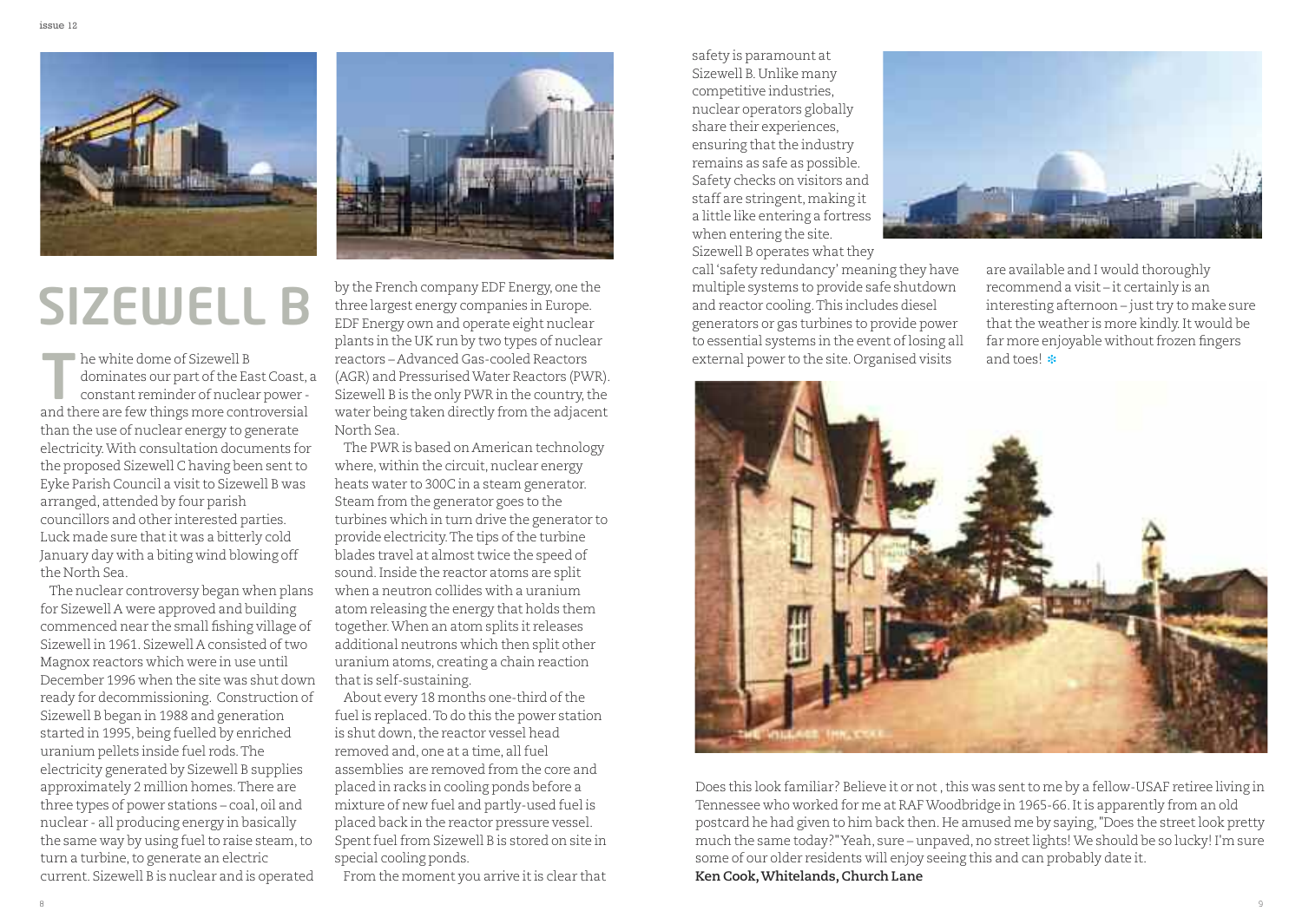n this article I give a brieftaste of how some brave men volunteered to fight on In this article I give a brief taste of ho<br>some brave men volunteered to figh<br>in the event of a successful German<br>ipyracion in 1940, Jako sook your bolp. invasion in 1940. I also seek your help.

To set the scene: in early May 1940 most of continental Europe had been overrun and there was the very real possibility that Britain would be next.The Secretary of State for War announced the formation of the Local Defence Volunteers (LDV), the forerunner to the Home Guard, and appealed for men between 17 and 65, not in the Forces, as volunteers.

# **Eyke 1948 What if they had landed?**



On Tuesday 4th June 1940, the last ship carrying British and Allied troops back from Dunkirk had reached the UK shore, the Battle of France was effectively over and Winston Churchill stood up in the House of Commons to affirm"......we shall defend our island, whatever the cost may be.We shall fight on the beaches, we shall fight on the landing grounds, we shall fight in the fields and in the streets, we shall fight in the hills; we shall never surrender...."

The Prime Minister meant the regular Armed Forces, the LDV and many other citizens of this country when he made that speech for public consumption.However, what he also had in mind were the potential activities of another, most secret, group that he had ordered be formed - the British Resistance Organisation (BRO).

The BRO, more particularly the GCHQ Auxiliary Units (Aux units), consisted predominantly of 6-to 10-man patrols, each patrol with a secret Operational Base (OB), formed in locations around the coast thought to be vulnerable to invasion. The specially-selected volunteers in the patrols would have a good knowledge of their local

area,be physically capable of fighting and harassing enemy forces and have the skills to live rough off the land.

Theirmission was to continue to resist the German invader,after conventional fighting was over, by acts of sabotage, demolition, ambush and assassination,no matter what the reprisals.Volunteers were very well trained under conditions of great secrecy,in the skills of silent killing,

the use of explosives and weapons handling. Definitely not Dads'Army.

Upon formation, the Aux units were equipped with the very bestthat was available: some of the first Tommy Guns to arrive from the US, time pencils and explosives, pistols and rifles. This, despite the fact that there were great shortages being felt by the Regular Forces and the conventional Home Guard, shows just how important these Aux units were felt to be. Most OBs were buried and hidden Nissen-

type huts, with separate entrance and emergency exit routes.They were

constructed close to a standard pattern, with a room for living and a store for weapons, explosives and food.They eventually became quite well equipped with bunks, decent ventilation and rudimentary cooking facilities.

Of most interest to us, there was a patrol and an OB at Eyke.Due to the activities of authors, historians and diligent researchers covering Suffolk1 , we know the names ofthe Eyke volunteers and also the location of their secret base.I, and I hope you, would like to know more.

Many but not all, of the OBs were destroyed after the War, but I had some hope that the Eyke one remained, sealed underground like some relic of ancient Egypt, waiting to be discovered. I have since discovered that, for some reason, the Eyke OB was amongst those left intact by the demolition engineer parties.However, while for a time after the war it was a place to play for youngsters from the village, it is now, due to the passage of time, water ingress and the shifting nature of the soil,no longer either complete or accessible.

The Eyke volunteers were: Sgt CW Carter, Cpl AM Smith, Cpl RG Clark, AS Sage, Roy Goddard, Bill Churchyard and one further "Smith", about whom I as yet know nothing else,not even their then ages. Given the times in which they volunteered and the mission they agreed to undertake,Ithink they were all very brave men.

I have a mental picture of them, emerging one night,armed to the teeth,moving over the A1152 on their way,carrying explosives,to drop the bridge spans on the railway between Bridge Road and Loudham Hall Road. The B1084 to Orford,with its top-secret goings-on, would also have been in their patrol area. It is fascinating to ponder on the tactics and plans they had to disrupt communications on this important road. They must have trained in the forest, fields and meadows we know today, slipping away fromthe village of an evening, to practise mayhem.

There is little doubt in my mind that, had they and their fellow volunteers locally and nationally"gone live",the odds were against being able to operate at any intensity for very long, and if captured they would not have emerged alive. Experience elsewhere in Europe shows us that reprisals would have been severe.

A little online research work has led to tentative thoughts that some of the names may be of WWI veterans of the Suffolk Regiment. Searches on other sites that record census data, births, marriages and deaths, tantalise a little more. I hope to visit the National Archive at Kew to follow up some leads on original documents but, until then,I have nothing more than conjecture.

I would like to be armed with more information.Can anyone reading this shed any light on the personalities above?Who were they?What was their job that perhaps got them into the Aux unit? What became of them? Did you talk to any of them about their experiences? If you can help, please get in touch through the Editor.

This has been, necessarily, a very brief peek atthe Aux Units.Hopefully it has engaged your interest and will lead to more information to build a better picture. If you wish to learn more, there are several published books and an excellent website, that is growing all the time<sup>2</sup>.

There is also the BRO Museum just up the road at Parham, which has superb displays of history, weapons and explosives and much information on Aux Units. Best of all, they have a recreated OB to visit.There are also excellent clips onYoutube from the museum, the Coleshill Training location and even a couple of BBC reports. 3,4 .That may be a good place to start. **❉ Adam Sutch** 1 Evelyn Simak and Adrian Pye of the Coleshill Auxiliary ResearchTeam (CART) 2 Churchill's British Resistance www.coleshillhouse.com 3 http://tinyurl.com/cthyr5c 4 http://tinyurl.com/bpepr2v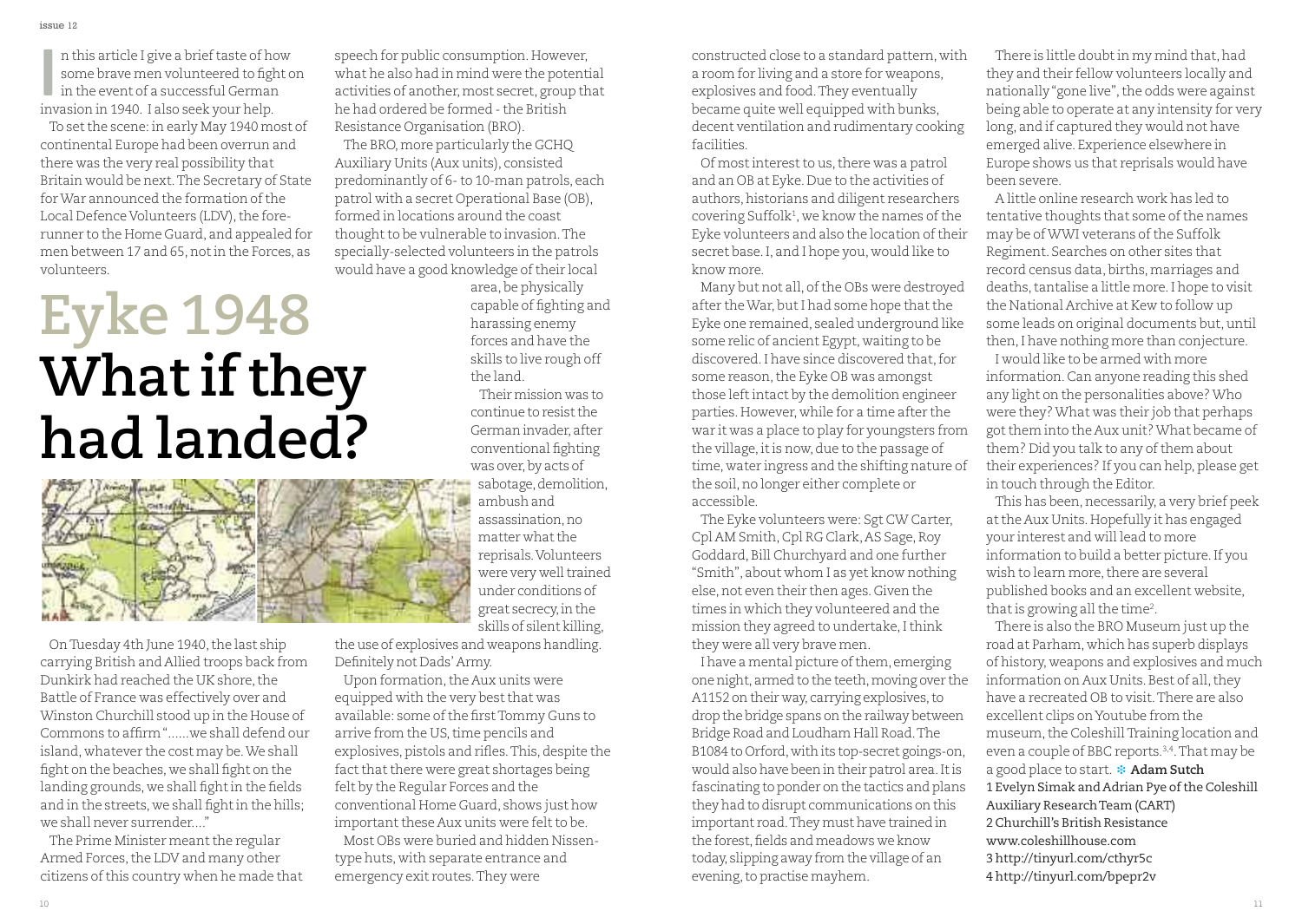

# **Ann Downing hitches a lift**



Some years ago when my husband Stewart was alive we decided to go toWesterham as it was a beautiful day and we had seen thatthe Prime Minister's house, Chartwell, pictured above, was going to be open to the public.It sounded an interesting offer so we took it up and started off in our old green Ford. Having done the tour of the house and garden we entered intoWesterham village.

It being a Sunday, nothing was open so we returned to the car... only to find that I had slammed the car door leaving the keys on the

passenger seat."Now what do we do, you silly woman?"I said to myself.We leftthe car and started to walk back towards the village, and as we did so – a stroke ofluck! Coming out of a courtyard was a large black car – could it be a taxi? "Are you for hire?" we asked the driver. "No,"he said."Why, where do you wantto go?"We explained that we lived in Banstead, some miles away, and told him what had happened."I'lltake you there if you show me the way.Just open the car door and the lady can sitin the front seat.No doubt you have a second set of car keys at home?"How kind of him!

Off we started. The driver, whose name was Jenner, turned out to be a very interesting man he was Sir Winston Churchill's chauffeur. He told us that Sir Winston was a very depressed man, and had very few friends,if any.Apparently he referred to his days of deep depression as the 'Black Dog'. Jenner said that on occasions, upon their return to Westerham from a trip, Sir Winston would invite him into the house for a tot of whisky. On this particular day, the journey home from Parliament had been interrupted by SirWinston relieving himself at various farm gates en route!

Once at home, we collected our spare car keys and Jenner then drove us back to our car.How fortunate we were that our afternoon turned out to be so special. I don't know what the moral of this story is, but to us it was an extraordinary event. I hadn't thought about this for about 70 years – isn'tit strange how things can lie buried in our brain for decades and then suddenly pop up? **❉ Ann Downing**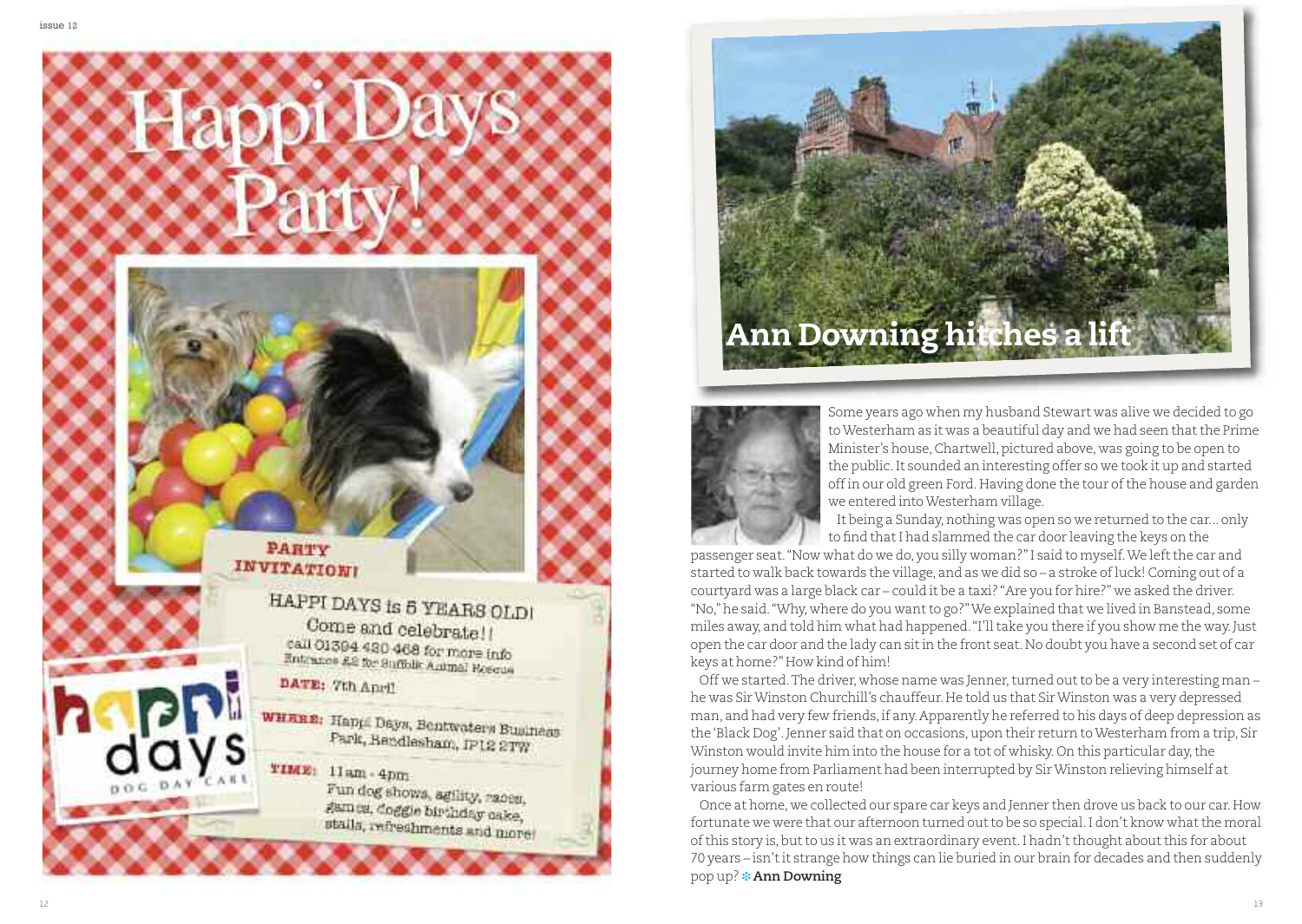## **Low level**

Robin Pooley goes diving for cover

Topping off a trailer-load of straw bales was satisfying because there was usually a break before the next one arrived and this gave a chance to search through the stubble for unusual flints or bits of pot that might have

been turned over by last season's plough.I was in my late teens and had been casually interested in the history beneath our feet since finding a hand-axe and fossilised antler-pick at Eyke Walks some years prior.

Ithink thatthe field's name was

Brakie: it's the one at this end of Bentwaters. We were right in line with the middle of the runway, and not many yards from it.As usual, I had placed the outside bales of this top layer, and had started jamming in the single row down the middle.There was space for two more bales.

Dinkie was down below, controlling the bale-lift from his tractor cab, offering the final items.I could hear the gentle purring of the engine as he allowed the machine to idle while I worked, out of his sight, up above.

Something made me stand upright and look along the runway . . .

I've always hated jet aeroplanes.They are hideously noisy and the presence of an airbase next to Eyke is something I was never able to see as anything but an act of violence inflicted on this blessed place.ButI was in the CCF and knew my aircraft – well, some of them.

I was looking straight atthe nose of a Royal Navy Buccanneer, and it was getting bigger

> I dived into the coffin-sized space for two bales and felt myself disintegrate as the shock of noise arrived.The worst was over in an instant(or I momentarily passed out and missed it) and I lay bathed in the warmth of the plane's exhaust as

he banked and pulled away.

More than my own surprise,I was aware of the stir that this pilot would have caused in the control tower beside the runway. I hoped he had seen me, and I hoped that he didn't get too much of a rocket on getting home to his base or carrier.

Dinkie's voice let on that he was concerned:"Are you alright up there?"

I placed the last bales and climbed down the side, still shaky, and with a singing in my head.

That's the last one for today,"he said.It was a relief not to have to fight through the weakness Ifelt.

We roped up, hitched the trailer to the tractor and gently trundled across the field, onto Hollesley Road and back toThe Rookery. **❉**

# **M&R CARS WOODBRIDGE STATION**

#### **Private Hire Taxi Service**

- · Local Tayle
- · Fixed Price Fares
- · 24 Hour Airport &
- Long Distance Specialists
- · Sporting Events
- · Nightclubs
- . Wedding Car Service
- · Executive Cars
- · Courier Service
- · Consorate Accounts Welcome
- . 6 seater People Carriers
- + 8 Seater Minibuses

mandrcars@btconnect.com 01394 386661 0800 169 4269 www.mandrcars.co.uk



**Mosaic Specialist** deliveries to surrounding areas, fresh **Ceramic • Slate • Terracotta • Marble •**

Visit your Local Specialist

**fished**, Melton, Woodbridge, Suffolk IP12 1NH

> Tel: Woodbridge 01394 382 067



Ulickham Market THE FLAMING FRYER  $-Fisk * Chips$ **01728 746 361** Monday Closed 4.30~8.00 Tuesday 11.30~1.45 4.30~8.00 Wednesday 11.30~1.45 4.30~8.00 Thursday 11.30~1.45 4.30~8.00 Friday  $11.30 \times 1.45$   $4.30 \times 10.00$ Saturday 11.30~1.45 4.30~10.00 Sunday Closed Closed £1 off

When you spend £10 or more Valid from 1/4/2013-31/6/2013 One voucher per transaction